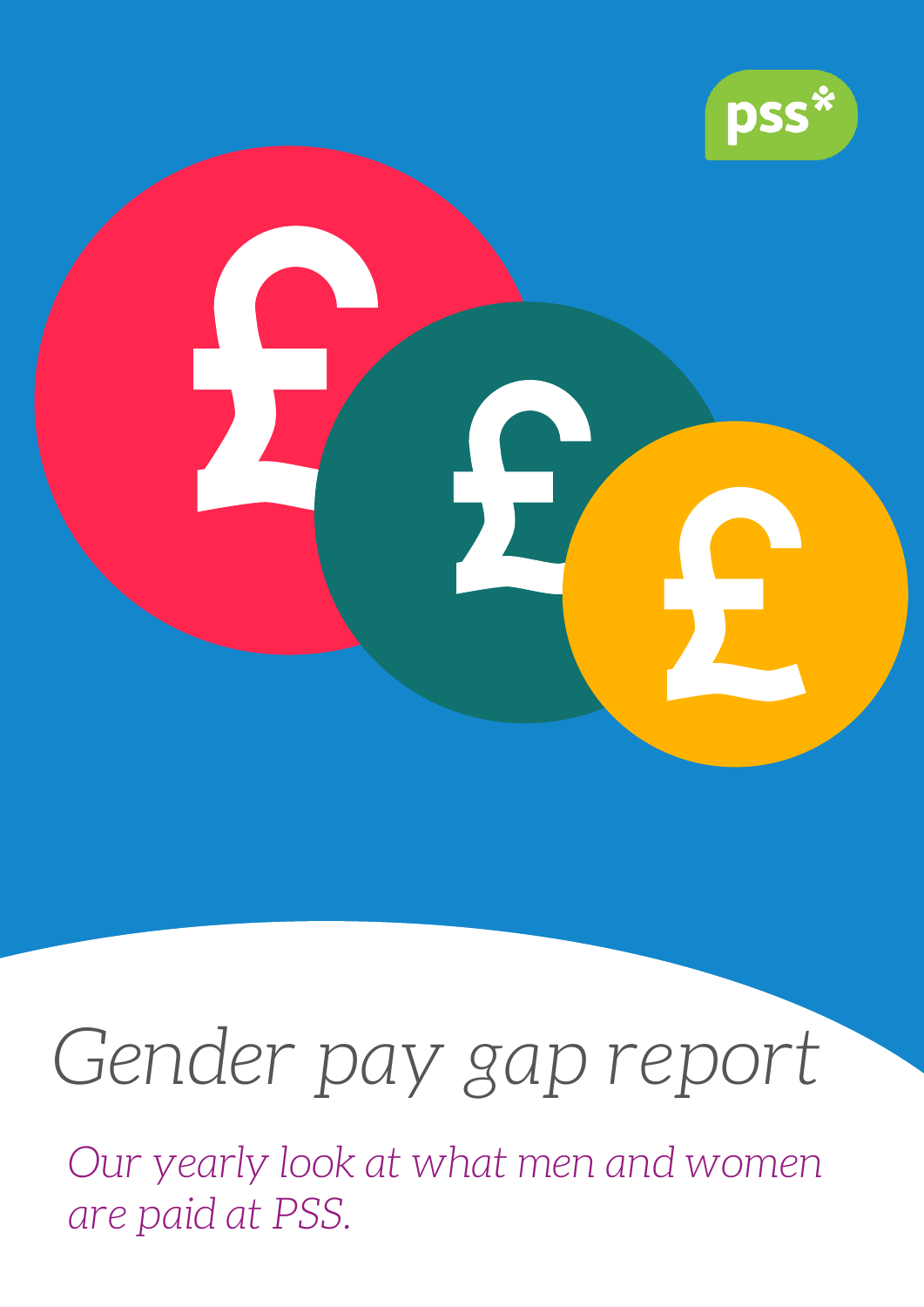

#### *About this report*

*At PSS, we're focused on delivering an outstanding service. We're always looking to find ways to meet needs that have previously been unmet.*

*Our staff are really important, and being a place where our team loves to work is a must. We pride ourselves on promoting a diverse and inclusive culture; we embrace our differences, knowing that they make us stronger and reflect the needs of the people who use our services.*

*We're totally committed to promoting diversity and gender equality - and we know we still have some work to do. We offer all of our people the same growth and development opportunities within a positive, open and inclusive workplace.*

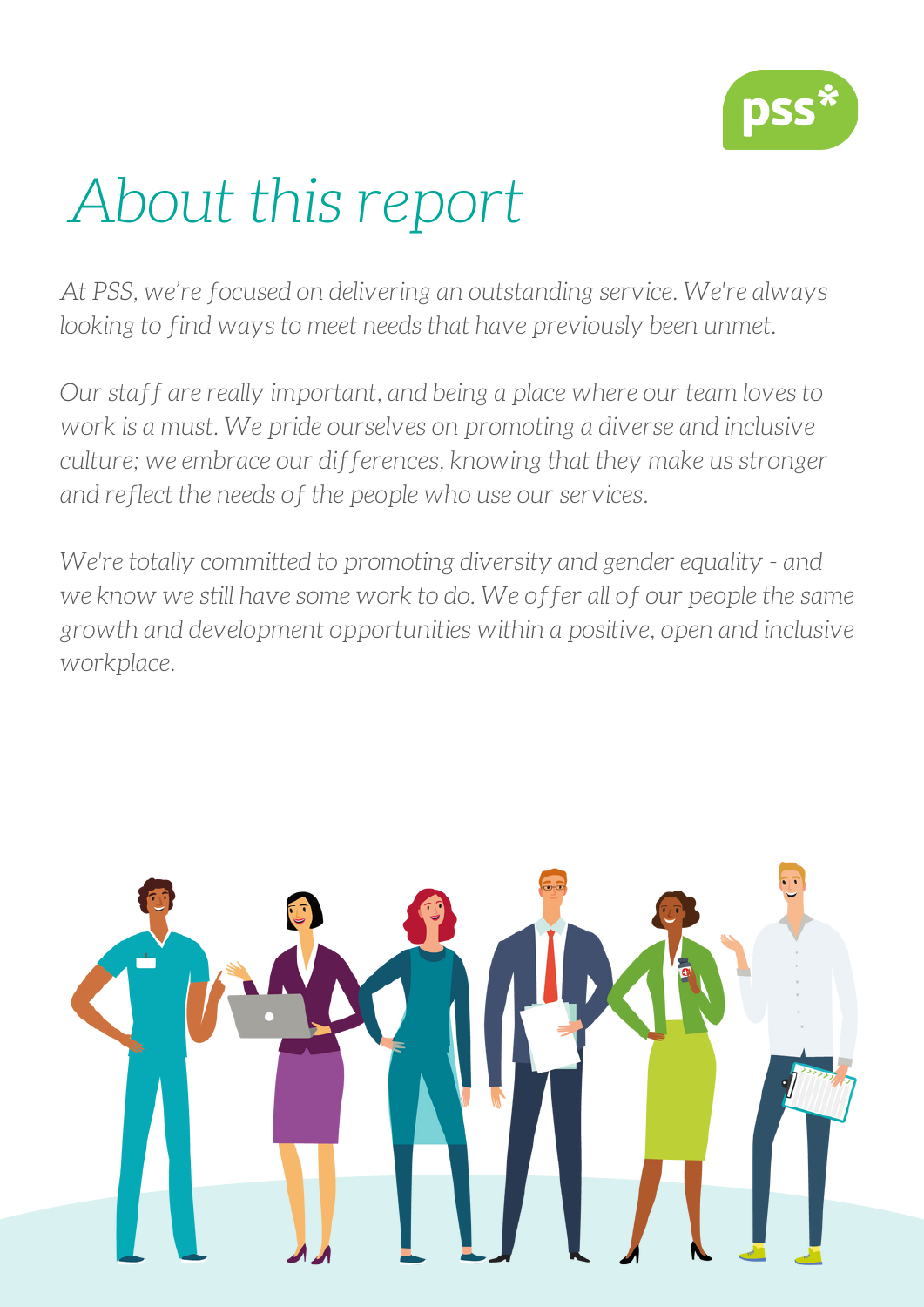

## *Introduction*

*The gender pay gap shows the difference in average pay between woman and men, regardless of their role. Under Government requirements, Equality Act 2010 (Gender Pay Gap Information Regulations 2017), UK employers with 250+ employees have to report their gender pay gap. This involves doing six calculations that show the difference between the average (mean and median) earnings of men and women across the organisation.*

- *Mean gender pay gap in hourly paid*
- *Median gender pay gap in hourly paid*
- *Mean bonus gender pay gap*
- *Median bonus gender pay gap*
- *Proportion of males and females receiving a bonus payment*
- *Proportion of males and females in each pay quartile*

*The median is the mid-point in the figures - ie, what's typical and so not affected by high or low pay rates. The mean is what you would be familiar with as the straightforward average.*

*We're also reporting the pay information gender split by quartiles. We've done this by ranking the highest-paid staff member to the lowest and splitting into four groups, ranging from highest to lowest, split by gender.*

*At PSS we are required to publish the results on our website and a Government website. This will happen within one calendar year of 5 April 2021.*

*The results of these calculations enable PSS to assess:*

*• the levels of gender equality in the workplace*

*..*

*• the balance of male and female employees at different levels*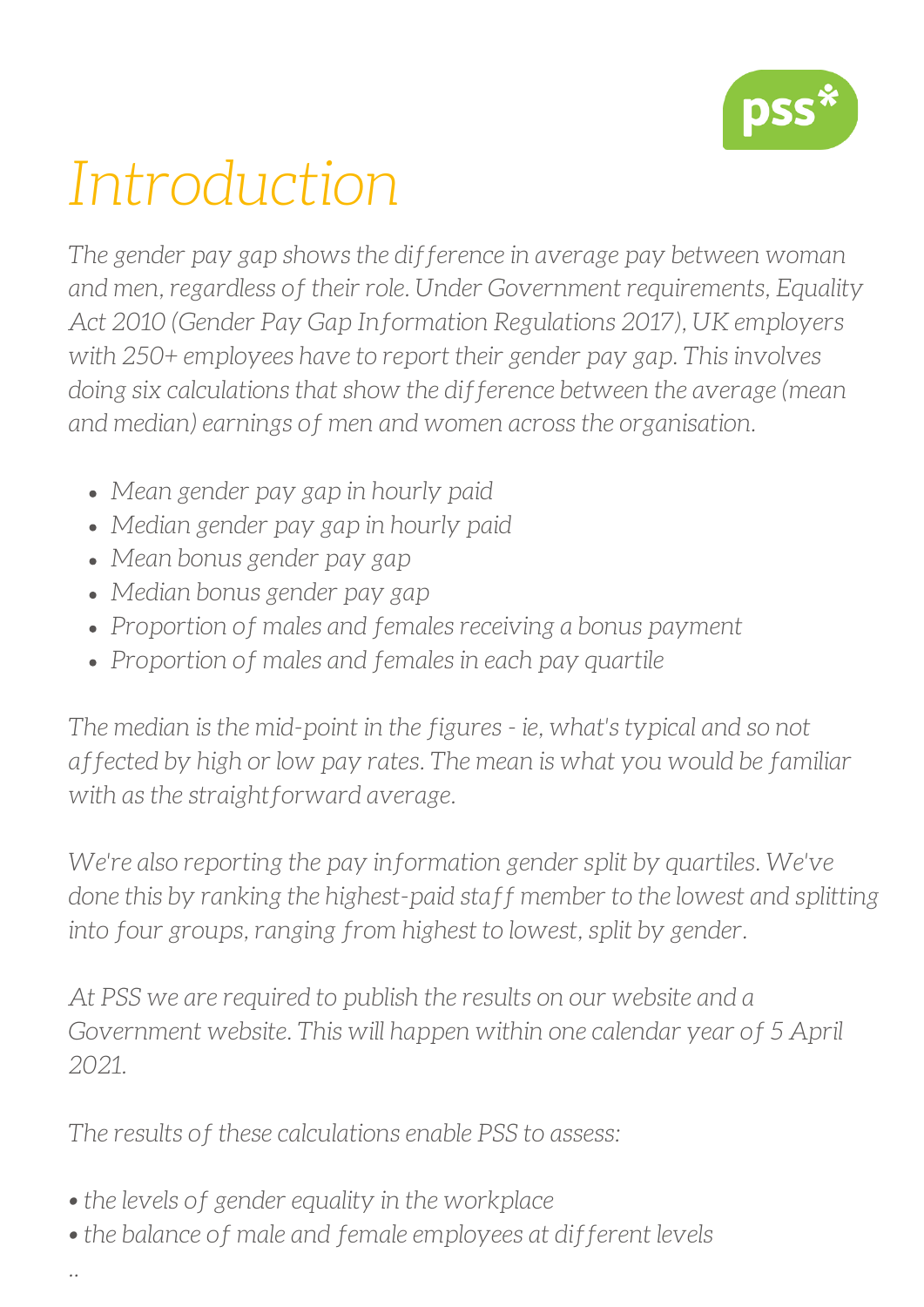

#### *Notes on our calculations*

*These calculations are based on all PSS's full-pay relevant employees which includes all staff with a permanent contract, temporary contract or variable permanent-hours contract.*

*Full-pay relevant employees are those who were employed on the snapshot date (5 April 2021) and have been paid their usual full basic pay during the relevant pay period. The relevant pay period for permanent contracted staff is the April pay period, between 1 April 2021 and 30 April 2021. The relevant pay period for all other staff is the 3 month prior to the snapshot date, (between 1 February 2021 and 30 April 2021). This period has been chosen as casual work is sporadic and we therefore feel that the three months period to the snapshot date better reflects a figure for average pay.*

## *Key metrics*

*PSS has a strong female representation. On the snapshot date (5 April 2021) PSS employed 262 staff, 64 male employees and 198 female employees.*

*You will see from the table below that our gender pay gap by mean average is 6% in favour of women, and by median is 8% in favour of women which is due to more woman being in the higher paid roles within PSS. PSS operates a fixed point pay scale which means that pay is purely based on role, and each role is paid at single rate regardless of gender.*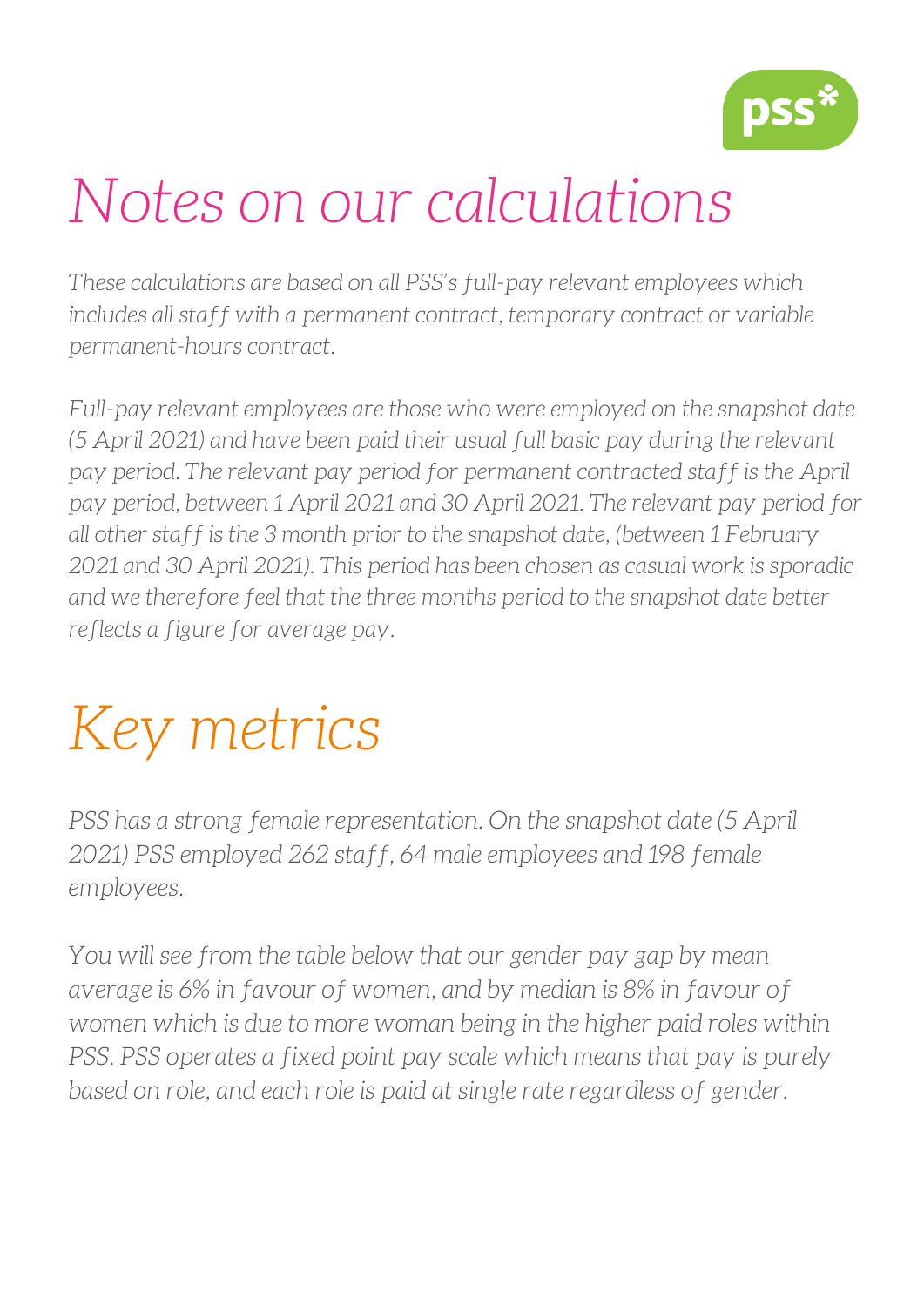

| <b>Hourly Rates by Gender</b> | <b>Male</b> | Female | Gender<br>Pay Gap |
|-------------------------------|-------------|--------|-------------------|
| <b>Mean</b>                   | £10.62      | £11.26 | $-6%$             |
| <b>Median</b>                 | £9.03       | £9.72  | $-8%$             |

Overall PSS staff by gender at the snapshot date was 75.6% female and 24.4% male which is on par with the previous year. While obviously we have a fairly high proportion of female staff, this is not uncommon for either a charitable entity, particularly for a charity in the care sector.

The information below shows that PSS workforce is heavily dominated by female workers across all four quartiles.

We can see that female staff represent 75% of the upper pay quartile which has marginally decreased from last year and reflects the fact that 12 of the 13 members of our senior management team and leadership team are women.

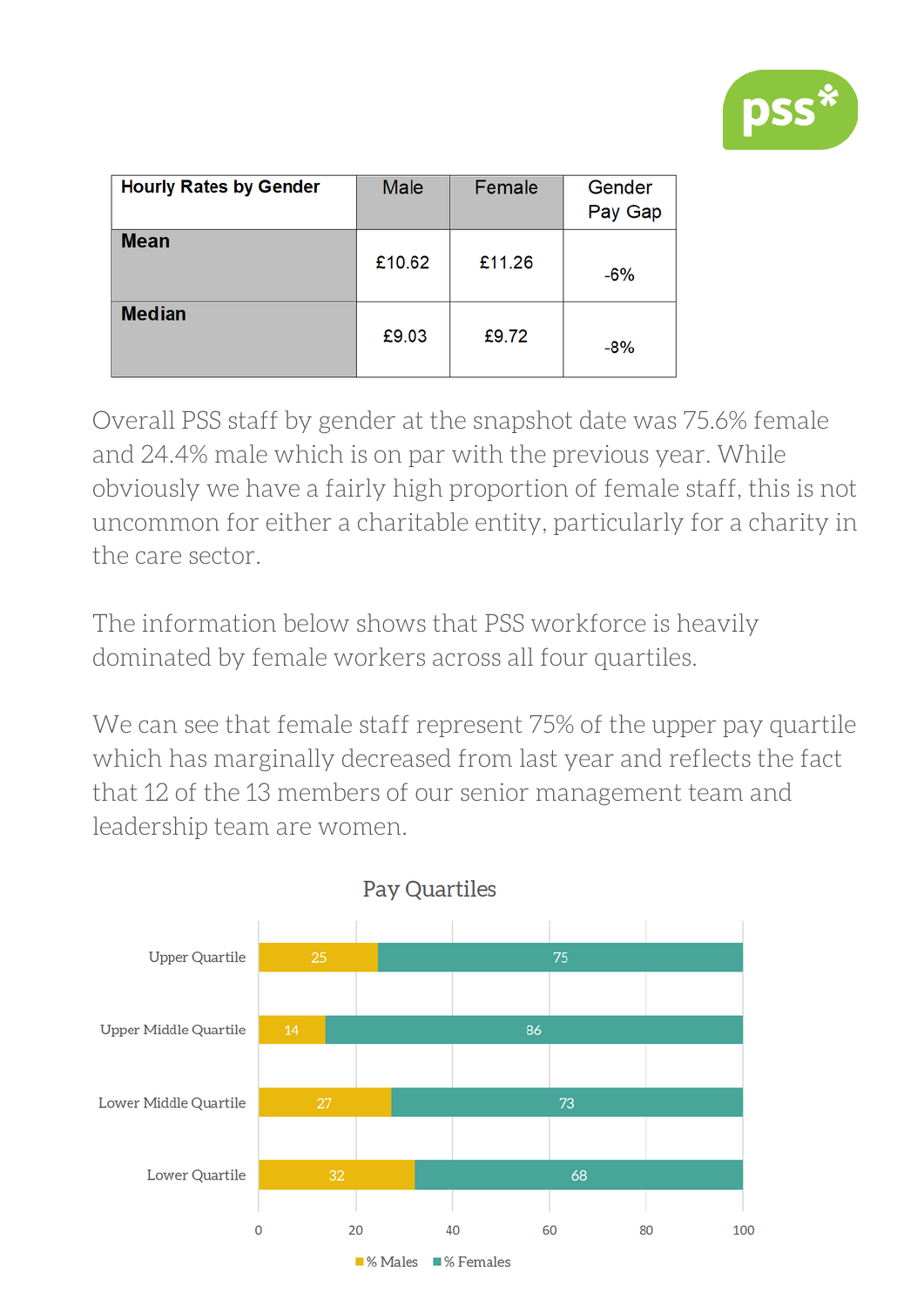

*Whilst the percentages of staff within each of the pay quartiles have remained much the same since last year, it's worth noting that the single hourly rate for all of our support staff makes up the majority of both the lower and lower middle quartiles. Therefore, the fact that we have a predominantly female workforce means that even small fluctuations/movement in the number of males on this rate can have an impact on the percentages of the genders sitting within these quartiles.*

*This is the first reporting year where our salary exchange for pension has come into play and so rates mainly in the top two quartiles have been affected by this and so could explain the slight shift in these two quartiles, as staff choosing to contribute more to pension via salary exchange have potentially moved from upper to upper middle quartile.*



Pay Quartiles vs Prior Year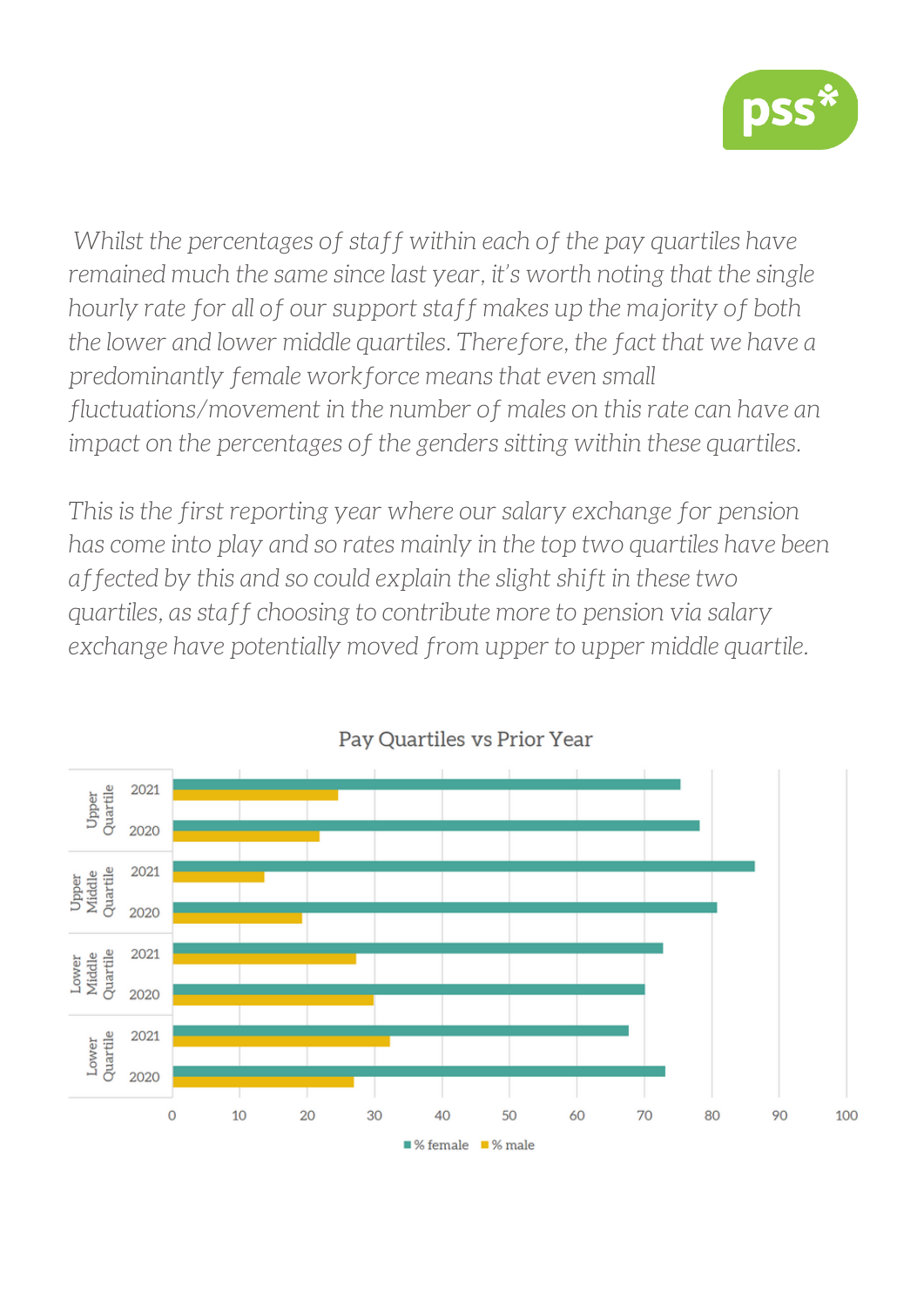

### *Bonus payments*

*Given the sector which PSS sits, bonus payments are the exception. In this reporting year, we have however made one-off bonus payments to five staff (one female; four males) to recognise various additional contribution to the business, including a large project specifically relating to implementation of new cross-organisational system; support through the COVID-19 pandemic and temporary acting-up roles to fill staffing gaps.*

| <b>Bonus Pay</b> - The difference between the mean and median bonus pay<br>that male and female employees receive |                 |  |
|-------------------------------------------------------------------------------------------------------------------|-----------------|--|
| Men's bonus pay is                                                                                                |                 |  |
| 46%                                                                                                               | 49%             |  |
| <b>Higher</b>                                                                                                     | <b>Higher</b>   |  |
| (mean)                                                                                                            | (median)        |  |
| Who received bonus pay                                                                                            |                 |  |
| 6.1%                                                                                                              | 0.5%            |  |
| <b>Of Men</b>                                                                                                     | <b>Of Women</b> |  |

#### *Summary*

The metrics presented within PSS's Gender Pay Gap Report are positive. With 75.6% of our employees being female, we are encouraged that PSS's mean gender pay gap of -6% for 2021 is significantly lower than that published for all organisations (15.4%)\*.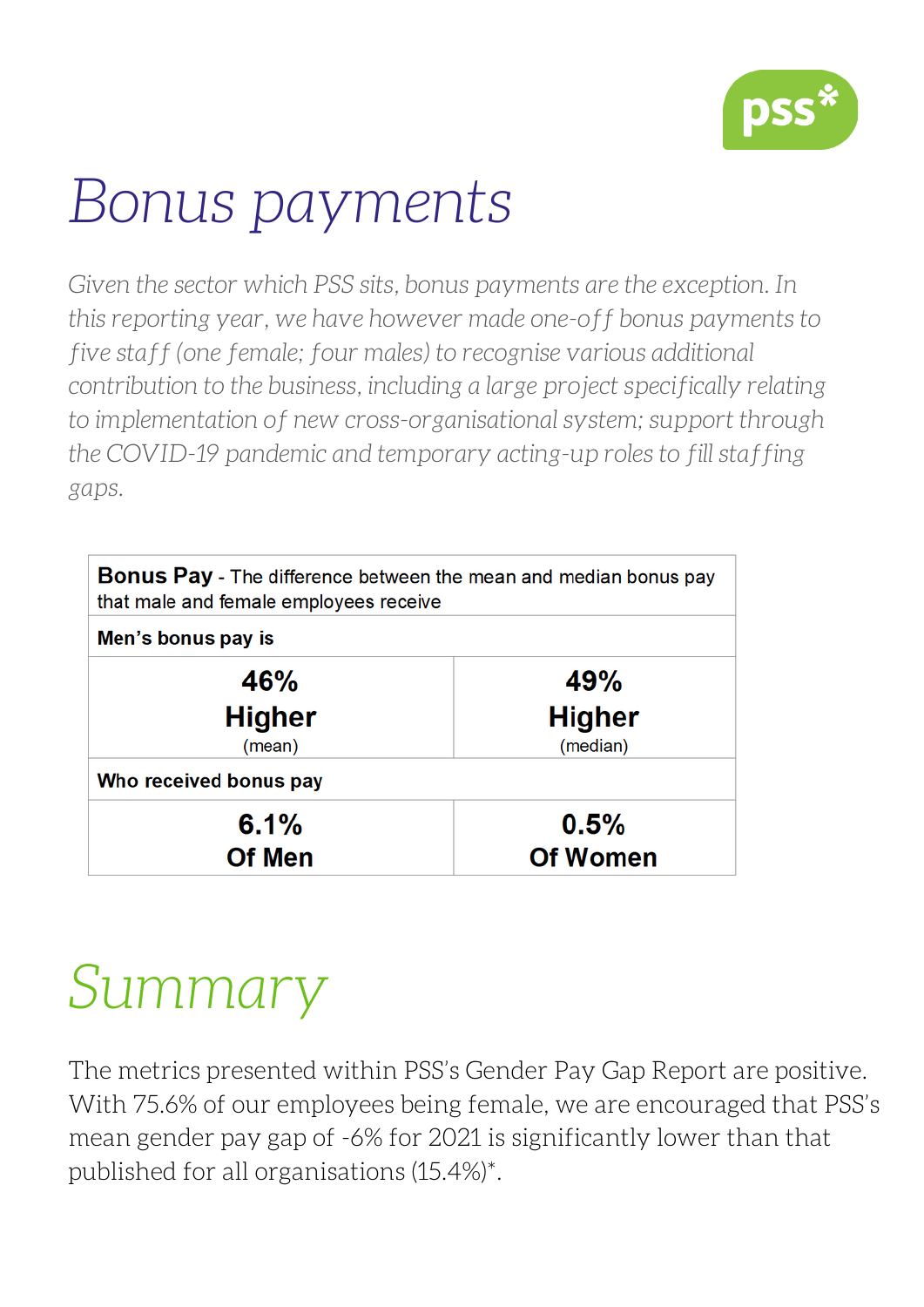

*The data reflects that there are no differences in pay rates for different genders occupying equivalent roles and we are committed to ensuring that our people are rewarded fairly for their contributions, regardless of their gender. Given this, there continues to be no cause for concern for PSS in this data, however we continue to be committed to take the following measures to ensure our staff are treated fairly:*

- *A wide range of flexible working options to enable employees to effectively manage their work/life balance. These options include parttime working and hybrid working which many of our employees choose.*
- *A Recruitment and Selection Policy that ensures recruiting managers appoint people to roles based on merit and regardless of age, race, gender, marital status, sexual orientation, disability, gender reassignment, pregnancy and maternity or religion and belief.*
- *Operating a fixed point pay scale per role regardless of age, race, gender, marital status, sexual orientation, disability, gender reassignment, pregnancy and maternity or religion and belief.*
- *Providing sick, holiday, paternity, maternity, adoption and pension contributions that exceed statutory requirements.*
- *Being committed to monitoring the gender pay gap annually.*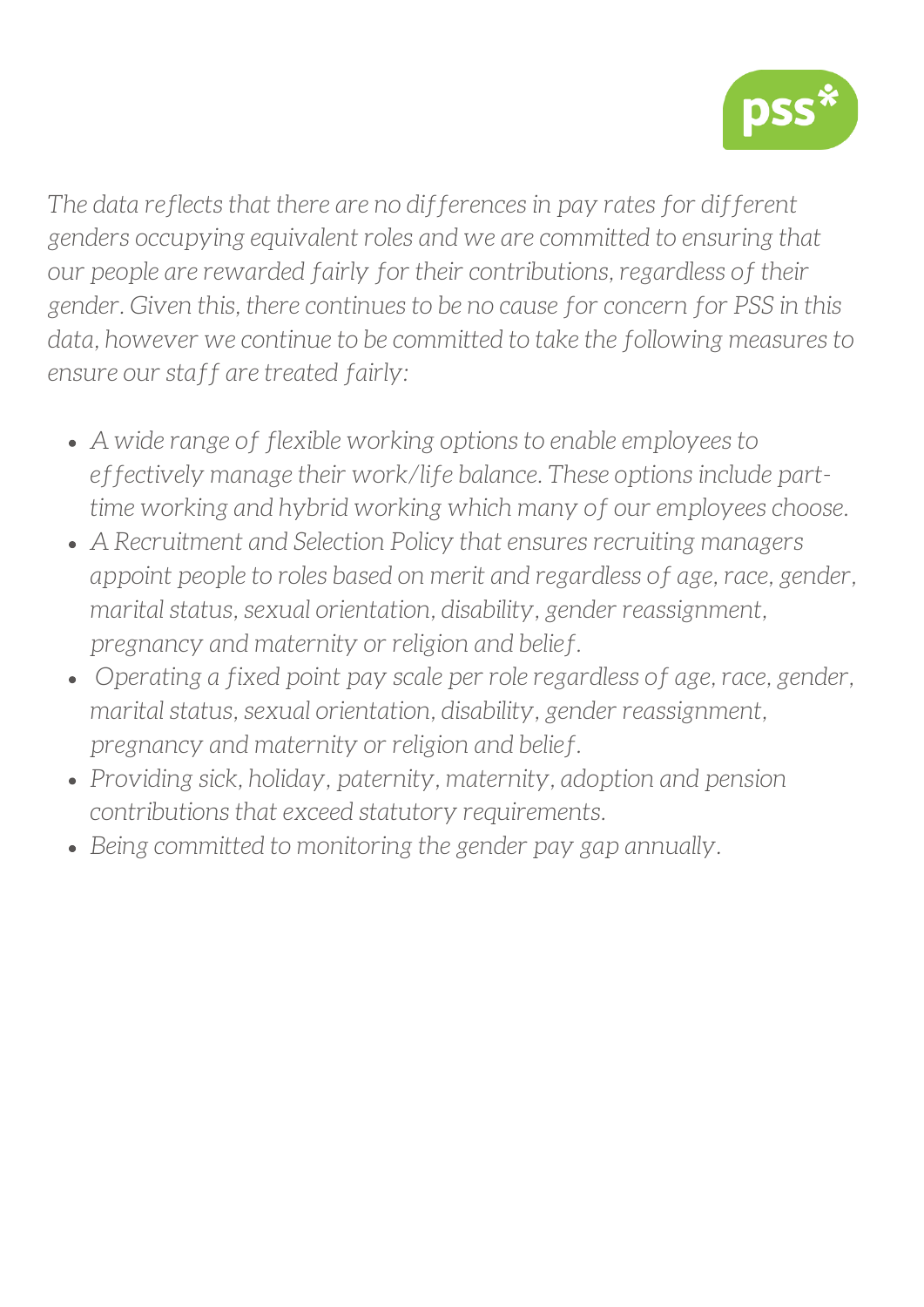

#### *Statement of accuracy*

I hereby confirm the information provided in this report to be accurate.

Lesley Dixon PSS chief executive March 2022

\*https://www.ons.gov.uk/employmentandlab ourmarket/peopleinwork/earningsandworkin ghours/bulletins/genderpaygapintheuk/2021# the-gender-pay-gap